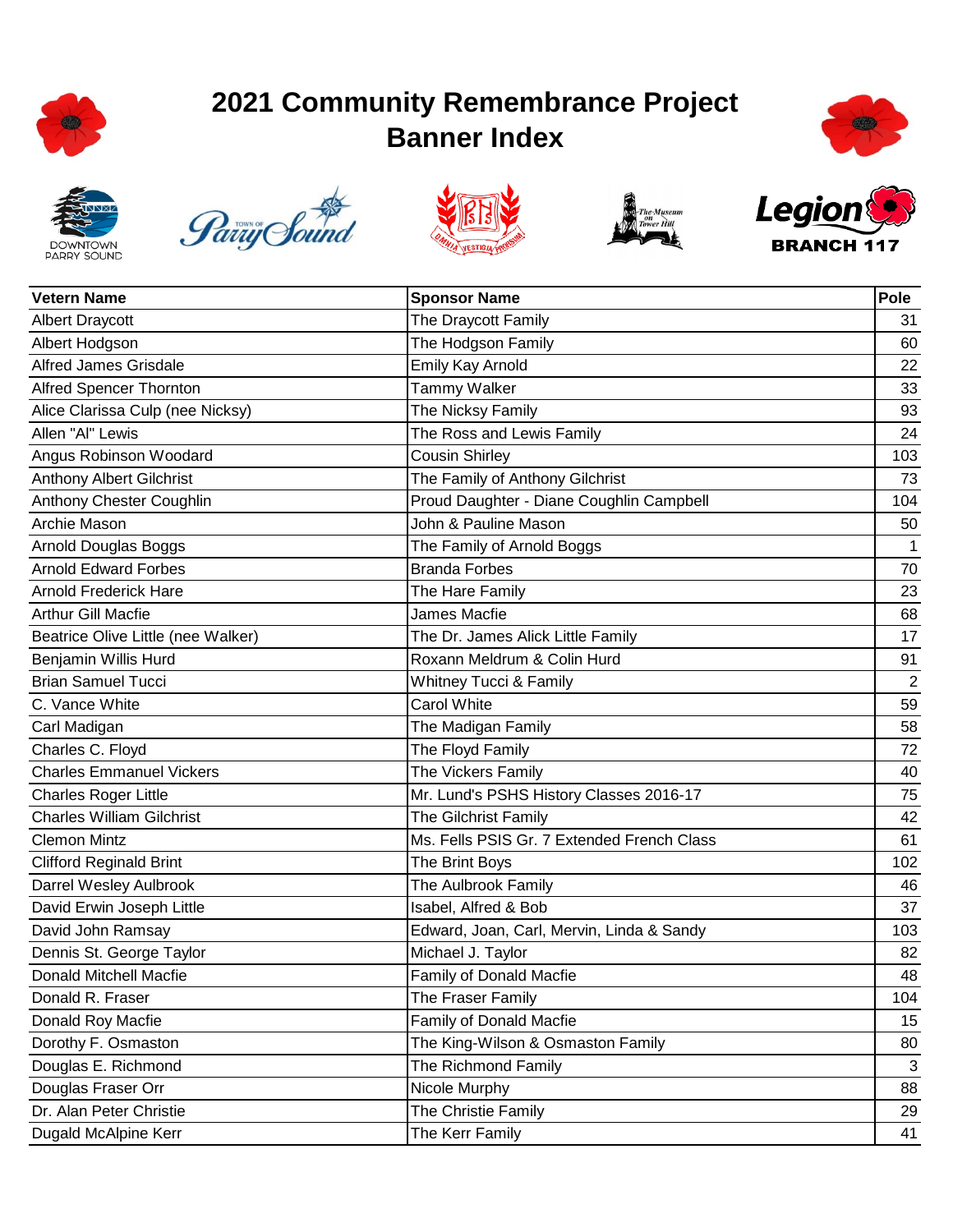| Earl Franklin Vankoughnett         | The Earl Vankoughnett Family                          | 78           |
|------------------------------------|-------------------------------------------------------|--------------|
| Earl Wilbert Luesby                | Earl's Daughters, Carol & Lynda                       | $\mathbf{1}$ |
| Ed (Sonny) Turriff                 | 2nd Lt. Paul E. Turriff CD-1 Bar Ret. & Larry Turriff | 57           |
| Edgar (Eddie) Joseph Bissonette    | Ed & Anna Bissonette Family                           | 86           |
| <b>Edmond Albert Morden</b>        | <b>Tyler McKeown</b>                                  | 76           |
| <b>Edward Alfred Payne</b>         | The Payne Family                                      | 18           |
| <b>Edward Robertson Beaumont</b>   | The Beaumont Family                                   | 101          |
| Edwin Campbell Virgo               | Deborah (Virgo) Adams                                 | 21           |
| Elizabeth Grey Wallace Chapdelaine | Elizabeth, Isabel & Brensa Chapdelaine                | 89           |
| Eric Erington (Bud) Downing        | The Family of Bud Downing                             | 16           |
| <b>Ernest Arthur Lee</b>           | The Lee Family                                        | 71           |
| Ernest J. Klose                    | The Family of Charles D. Klose                        | 88           |
| <b>Ernest Samuel Payne</b>         | The Payne Family                                      | 97           |
| <b>Ernie Watthey</b>               | The Pavlove & Sanderson Families                      | 5            |
| Esme' Avis                         | Trillium Home Board LOBA of Ontario West              | 49           |
| Francis Herman Heitman             | The Heitman Family                                    | 39           |
| Francis John Higman                | The Higman Family                                     | 72           |
| Francis Joseph Clarence Gallant    | The Lund Family                                       | 70           |
| Francis Pegahmagabow               | Parry Sound High School Vimy 100 Trip                 | 55           |
| George Arthur Henry Jenkins        | Glen Jones                                            | 36           |
| George F. Fenton                   | The MacDonald Family                                  | 32           |
| George Henry Charles               | <b>Charles Phillips</b>                               | 79           |
| George Henry Ducker                | The Ducker Family                                     | 18           |
| George McKeown                     | Tyler McKeown                                         | 76           |
| George Saad                        | <b>Bill Lawrence</b>                                  | 56           |
| Gerald Edward "Gerry" Fraser       | The Forsyth Family                                    | 96           |
| <b>Gerald Ernest Penfold</b>       | The Penfold Family                                    | 12           |
| Gerald Joachim Morel               | The Family of Gerry Morel                             | 105          |
| <b>Gertrude Foreshew</b>           | Mary Lynne & Phil Black                               | 60           |
| Glenn Haslehurst                   | W.O.2 Randy Stephenson & 2nd Lt. Paul E Turriff       | $\sqrt{3}$   |
| <b>Gordon Guittard</b>             | The Garagan Family                                    | 12           |
| Gordon Robson White                | The White Family                                      | 50           |
| Gordon William Hammel              | The Hammel Family                                     | 30           |
| <b>Gorman Victor Ferris</b>        | William R. Ferris & Family                            | 77           |
| Harold (Hal) Adam Taylor           | Wendy (Taylor) Parker                                 | 100          |
| Harold Nipper Stevenson            | The Stevenson Family                                  | 96           |
| Harold Whittaker                   | Lavina Whittaker                                      | 3            |
| Harry Hassall                      | Harry F. Hassall                                      | 21           |
| Harry M. Hodgson                   | The Hodgson Family                                    | 26           |
| Harvey Everett Nelson              | The Nelson Family                                     | 16           |
| Harvey Henderson Gilchrist         | The Gilchrist Family                                  | 42           |
| Henry Ernest St. Amant             | The St. Amant Family                                  | 45           |
| Henry Thomas Joseph Payne          | The Payne Family                                      | 97           |
| <b>Herbert Hailstone</b>           | Trustees of the NNDSB (2016)                          | 3            |
| <b>Herbert Henry Jones</b>         | The Jones/Badger Family                               | 45           |
| <b>Howard Clarence Geddes</b>      | The Geddes Family                                     | 24           |
| Ian Langstaff MacDonald            | The MacDonald Family                                  | 19           |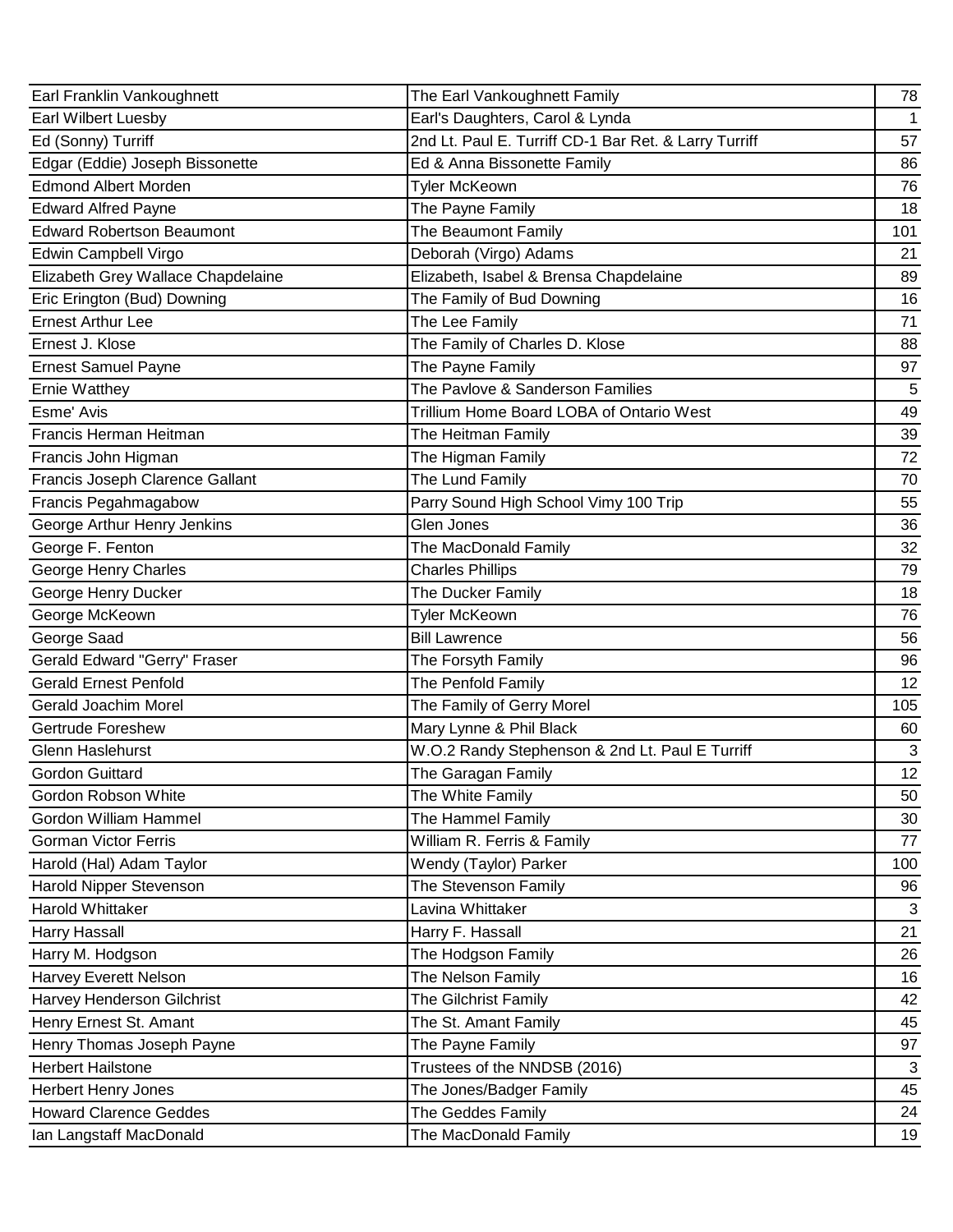| Ian P. White                                      | <b>Carol White</b>                            | 59             |
|---------------------------------------------------|-----------------------------------------------|----------------|
| Ida Cargill                                       | The Cargill Family                            | 94             |
| In Memory: 59 Canadian Nurses Killed in WW I & II | <b>Bev Hall</b>                               | 93             |
| J. Patrick O. King-Wilson                         | The King-Wilson Family                        | 63             |
| <b>Jack Crookshank</b>                            | The Crookshank Family                         | 20             |
| Jack Lawson                                       | The Lawson Family                             | 41             |
| Jack Patterson                                    | Parry Sound High School Vimy 100 Trip         | 55             |
| James (Jim) Beynon                                | Kathy, Pat & June                             | $\overline{7}$ |
| James Black Fenton                                | The MacDonald Family                          | 32             |
| James Brickett                                    | The Brickett Family                           | 95             |
| James M. Macfie                                   | Mary Jane Bridges                             | 68             |
| James Meville McEwen                              | <b>Gord Cole</b>                              | 69             |
| James William (Bill) Spinney                      | The Spinney Family                            | 49             |
| Jason McCormack                                   | John & Joanne McCormack                       | 14             |
| Jerome Cascaette                                  | Anonymous                                     | 13             |
| John (Bun) Ruscoe Jr.                             | The Ruscoe Family                             | 92             |
| John A. Herdman                                   | Stacey, Shelly, Hector                        | 92             |
| John A. Macfie                                    | Ray Pavlove                                   | 62             |
| John Alexander Ruttan                             | Terry McConnell & Mona McConnell (nee Ruttan) | 54             |
| John B. Little                                    | The Dr. James Alick Little Family             | 17             |
| John Carmichael MacPherson                        | 295 MacPherson RCACS                          | 44             |
| John Edward Stewart                               | The Stewart Family                            | 28             |
| John F.T. Whetham                                 | The Wetham Family                             | 85             |
| John Francis Darlington                           | The Jim Darlington Family                     | 90             |
| John McKenzie Macfie                              | John A. Macfie                                | 62             |
| Joseph Arthur Villeneuve                          | The Villeneuve Family                         | 74             |
| Joseph Erin Garagan                               | The Garagan Family                            | 25             |
| Joseph G. Doubrough                               | <b>Ubiquity Countermeasures Inc.</b>          | 10             |
| Joseph George Barron                              | The Barron Family                             | 20             |
| Joseph S. Federico                                | A. P. "Bert" Federico                         | 98             |
| Judson K. Arnold                                  | Emily K. Arnold                               | 22             |
| <b>Julia Merrick Fraser</b>                       | The Fraser Family - Seguin Twp.               | 37             |
| Kathleen Frances O'Halloran (Heitman)             | The Heitman Family                            | 39             |
| Keith Marquis Stanley                             | Madelina & Simon Stanley                      | 6              |
| Ken Fosberry                                      | Ruth Wright & Kelvin Fosberry                 | $\,6$          |
| Kenneth Aubrey Johnson                            | Tim B. Johnson                                | 48             |
| Kenneth Gordon Boyes                              | Darlene Bloomfield                            | 101            |
| Kerry Albert Ten Eyck                             | The Pavlove Familiy                           | 38             |
| Kevin A. Doubrough                                | Ubiquity Countermeasures Inc.                 | 10             |
| Lance Douglas Usher                               | Jani McIsaac                                  | 82             |
| Laurie G. McClure                                 | The Kamerman Family                           | 75             |
| Lawrence (Lorne) Cecil Anderson                   | Anne Anderson, Sheila Fryer & Eric Anderson   | 74             |
| Lawrence Peter O'Callaghan                        | Trustees of the NNDSB (2016)                  | 83             |
| Lawrence Wilfred Gibson                           | <b>Carling Firefighters</b>                   | 29             |
| Leo Samuel Ward                                   | His Very Proud Children & Grandchildren       | 77             |
| Leo Walter Chapdelaine                            | Elizabeth, Isabel & Brensa Chapdelaine        | 89             |
| Leonard Hailstone                                 | The Hailstone Family                          | 58             |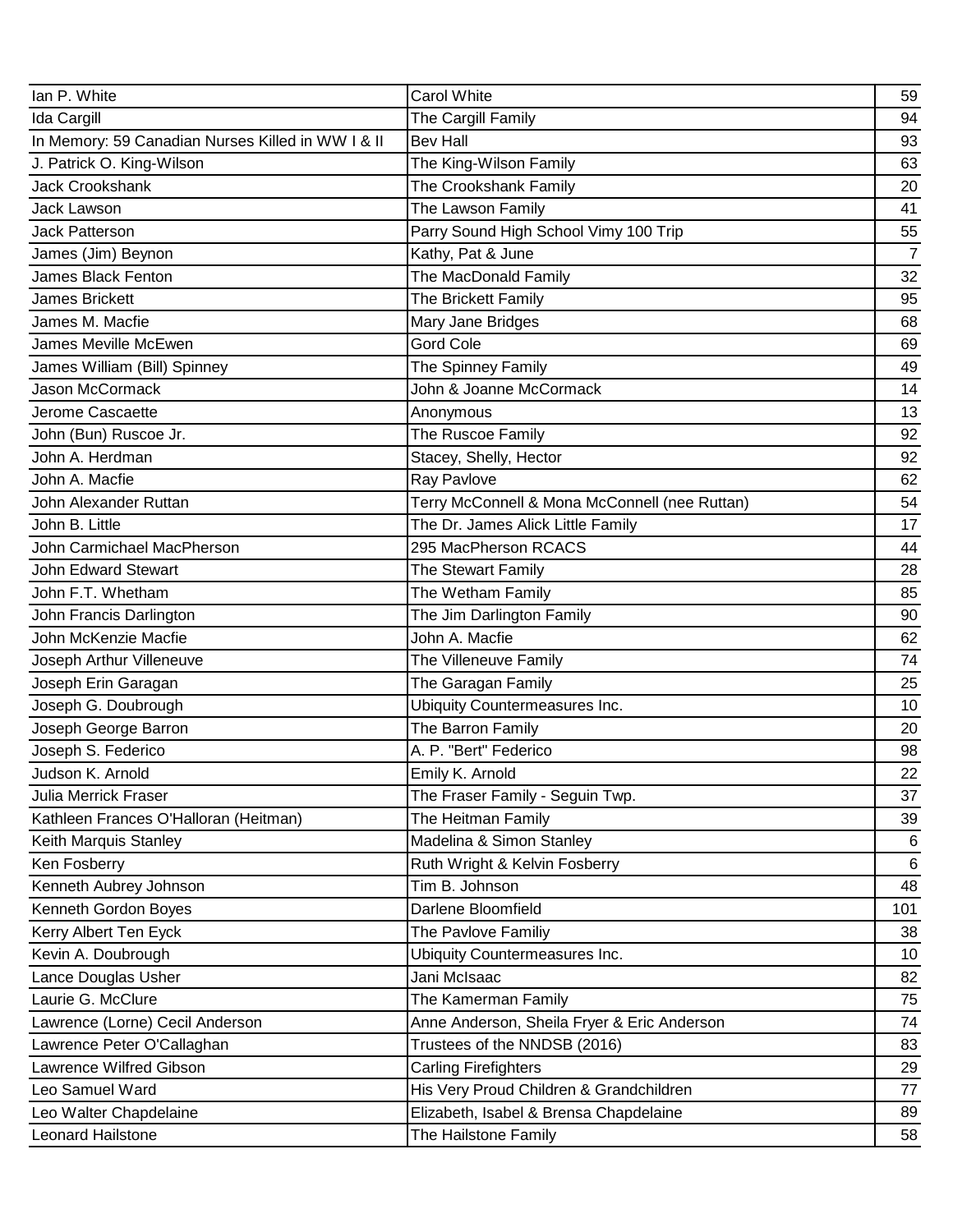| <b>Leonard Norman Gilchrist</b> | The Gilchrist Family                                             | 25           |
|---------------------------------|------------------------------------------------------------------|--------------|
| Levi Vankoughnett               | The Earl Vankoughnett Family                                     | 78           |
| Lewis Eugene Lessor             | Carol Ashton                                                     | 95           |
| Lloyd (Red) Stephenson          | The Stephenson Family                                            | 57           |
| Lorne Brockett Tudhope          | <b>Brock &amp; Robert Tudhope</b>                                | 90           |
| Malcom A. Campbell              | Mac's Family                                                     | 48           |
| <b>Marcus Holmes Tucker</b>     | Trillium Home Board LOBA of Ontario West                         | 64           |
| Marvin G. Richmond              | The Richmond Family                                              | 66           |
| <b>Maurice Archibald East</b>   | The East Family                                                  | 53           |
| Murray Alvin Gilbert            | The Gilbert Family                                               | 38           |
| Murray John Alves               | The Alves Family                                                 | 87           |
| Nichol Lee Jacklin              | Sandy Jacklin                                                    | 98           |
| Noble Lovering                  | Mason & Katie Timson                                             | 27           |
| Norman E. Sealy                 | The Weichel & Sealy Families                                     | 26           |
| Norman King-Wilson              | The King-Wilson Family                                           | 63           |
| Norman Rand Sr.                 | Fred Rand & Elsie Bernas                                         | 81           |
| <b>Orval Cargill</b>            | Kim Cargill                                                      | 46           |
| Perry Raymond Scriver           | Perry's Children: Wayne, Warren, Glenna & Perri-Anne             | 35           |
| Peter A. Morris                 | Fay, Nora, Wayne & Bonnie                                        | 67           |
| Phillip McEwen                  | The McEwen Family                                                | 31           |
| Pier Hendrik Klijnstra          | The Klijnstra Family                                             | 9            |
| R. Glen Scott                   | Davic Scott & Kathy Pivato                                       | 61           |
| R.J. Mutrie                     | Kerri Mutrie & Roy Hardie                                        | $\mathbf{2}$ |
| Ralph Simpson Wilson Hunter     | The Hunter Family                                                | 9            |
| Raymond Arthur Craddock         | <b>Cliff Craddock</b>                                            | 65           |
| Raymond Wilfred Boyden          | Joseph Boyden                                                    | 87           |
| Richard Edmond Ten Eyck         | The Pavlove Family                                               | 38           |
| Robert A. Willett               | Lee Ann & Ken Scriven & Family; Robert & Beth                    | 79           |
| Robert Eric Inman               | Patricia Inman Poole                                             | 52           |
| <b>Robert George Hawkins</b>    | 2nd Lt. Paul E. Turriff CD-1 Bar Ret. & Ft. Sgt. Terry McConnell | 33           |
| <b>Robert George Smith</b>      | The Heidman Family                                               | 8            |
| Robert Inman                    | Patricia Inman Poole                                             | 52           |
| Robert James Donohoe            | The Constable Family & Constable Towing                          | 83           |
| Robert M. Armitage              | Georgian Bay Software                                            | 44           |
| <b>Robert Noble Gilchrist</b>   | The Gilchrist Family                                             | 25           |
| Robert William Pilgrim          | The Pilgrim Family                                               | 47           |
| Roger Morel                     | Linda, Cathy, Peter & Rob                                        | 67           |
| <b>Roland Edward Stewart</b>    | The Stewart Family                                               | 28           |
| Ronald J.D. Osmaston            | The King-Wilson & Osmaston Family                                | 80           |
| Ronald L. Richmond              | The Richmond Family                                              | 66           |
| Roy K. Forth                    | 103.3 Moose FM Radio & Staff                                     | 11           |
| Royce Edward Alves              | The Alves Family                                                 | 40           |
| <b>Russell Beeston</b>          | The Beeston Family                                               | 51           |
| Sammie McEwen                   | The McEwen Family                                                | 86           |
| Sean Garagan Sr.                | The Garagan Family                                               | 43           |
| Shawn Long                      | The Borneman & Long Families                                     | 94           |
| Sherman Meredith Irwin          | Parry Sound Public School                                        | 5            |